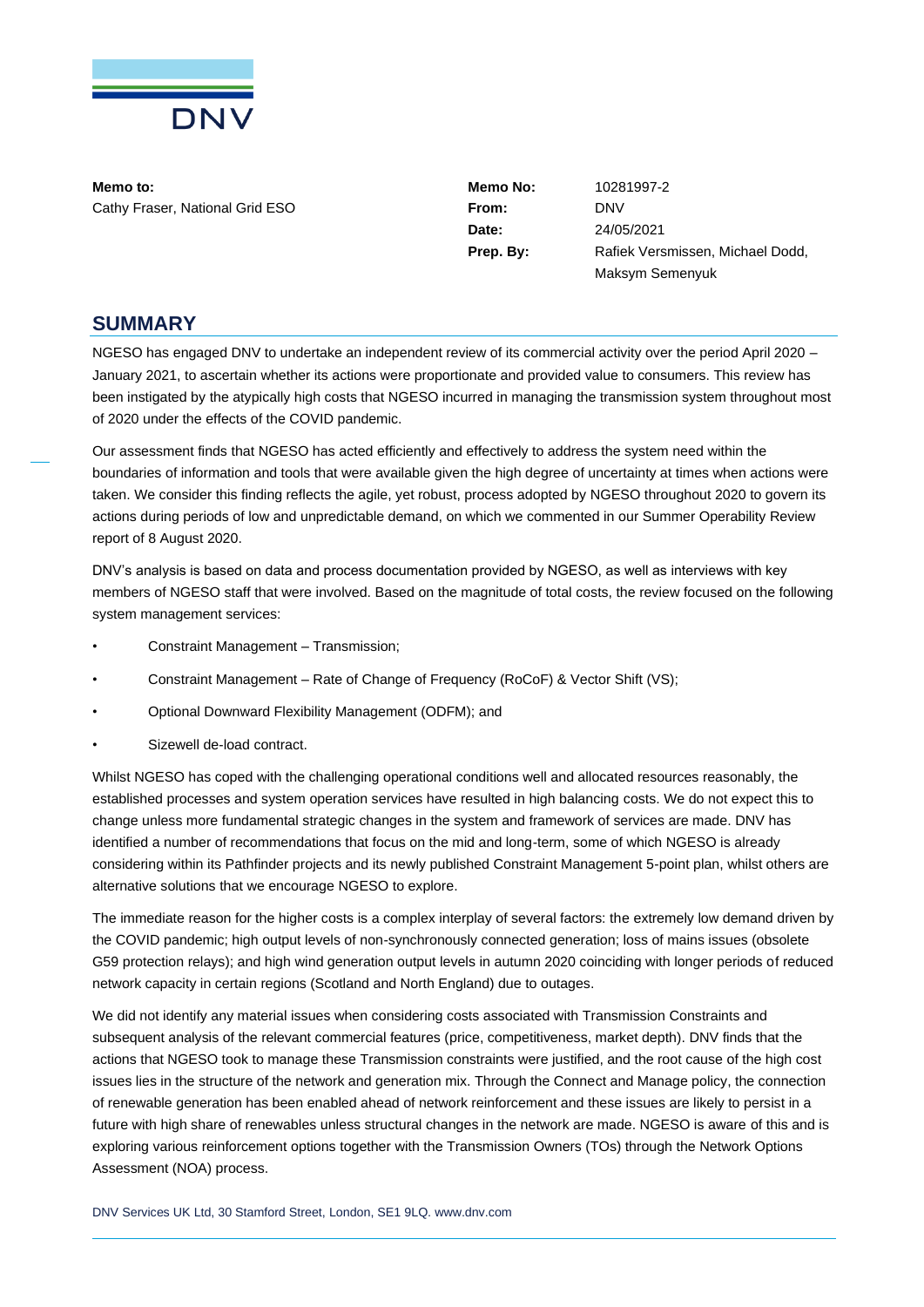

#### **Page 2 of 10**

We also conclude that the approach to manage Rate of Change of Frequency (RoCoF) and Vector Shift (VS) risk is reasonable, and note that the precautionary measures are well justified considering the significant risk of potential disconnection of distributed energy generation during the periods of low inertia on system. We observe that the prices paid to manage RoCoF and VS risks are reflective of energy production costs and have generally followed the same trend as wholesale electricity prices.

We have recognised the need for the ODFM service and found that NGESO has conducted a thorough analysis on the alternative available measures before designing a new tool. Considering that ODFM was developed in a very short time, we find it an efficient measure that has provided benefits on a number of days where otherwise NGESO would likely resort to issuing Emergency Instructions (EIs). DNV considers that it would be more suitable to have a service that is evaluated and instructed closer to real time. We note that NGESO are aware of this and the ODFM service was meant as a temporal insurance policy under low and uncertain demand.

Finally, concerning the Sizewell de-load contract we have concluded that the rationale for entering into the contract, and extending it twice during the summer period, is sufficiently justified. Considering the range of uncertainties with regard to the volumes of downward flexibility that would be provided by ODFM and Super-SEL as alternatives, it was prudent and technically justified to establish a commercial agreement with Sizewell as the single largest unit on the system.

# **REVIEW CONTEXT AND APPROACH**

Since March 2020, the drop in economic activity caused by the COVID-19 pandemic has resulted in unusually low system demand on the GB transmission system, and comparatively high generation from renewable energy sources, exacerbated by extreme windy conditions through the Autumn months. As a consequence, National Grid Electricity System Operator (NGESO) has had to take unprecedented actions to manage and maintain system operability, including the rapid development and deployment of new services, sometimes resulting in significant cost.

To ascertain whether it has provided best value to consumers, NGESO engaged DNV to undertake an independent review of its commercial activity over the period April 2020 – January 2021. As a starting point for this assessment, DNV discussed and agreed with NGESO to focus the review on high cost service schemes as well as newly introduced schemes. On this basis, we selected the following for review:

- Constraint Management services, focusing specifically on:
	- $\circ$  Congestion (Transmission) management services to accommodate outages requested by Transmission Owners (TOs); and
	- o Frequency risk management due to loss of Mains protection including Rate of Change of Frequency (RoCoF) and Vector Shift (VS);
- Special measures to manage the impact of COVID-19, including:
	- o Optional Downward Flexibility Management (ODFM); and
	- o the Sizewell De-Load Contract.

For each of these, we have reviewed the basis for the intervention/action by NGESO and the end to end process for procuring, selecting, calling, and dispatching generation and/or demand capacity to meet the relevant requirement, by reference to a sample of high cost days. Our review seeks to determine whether

a) there was a reasonable need for the procurement or deployment of a service;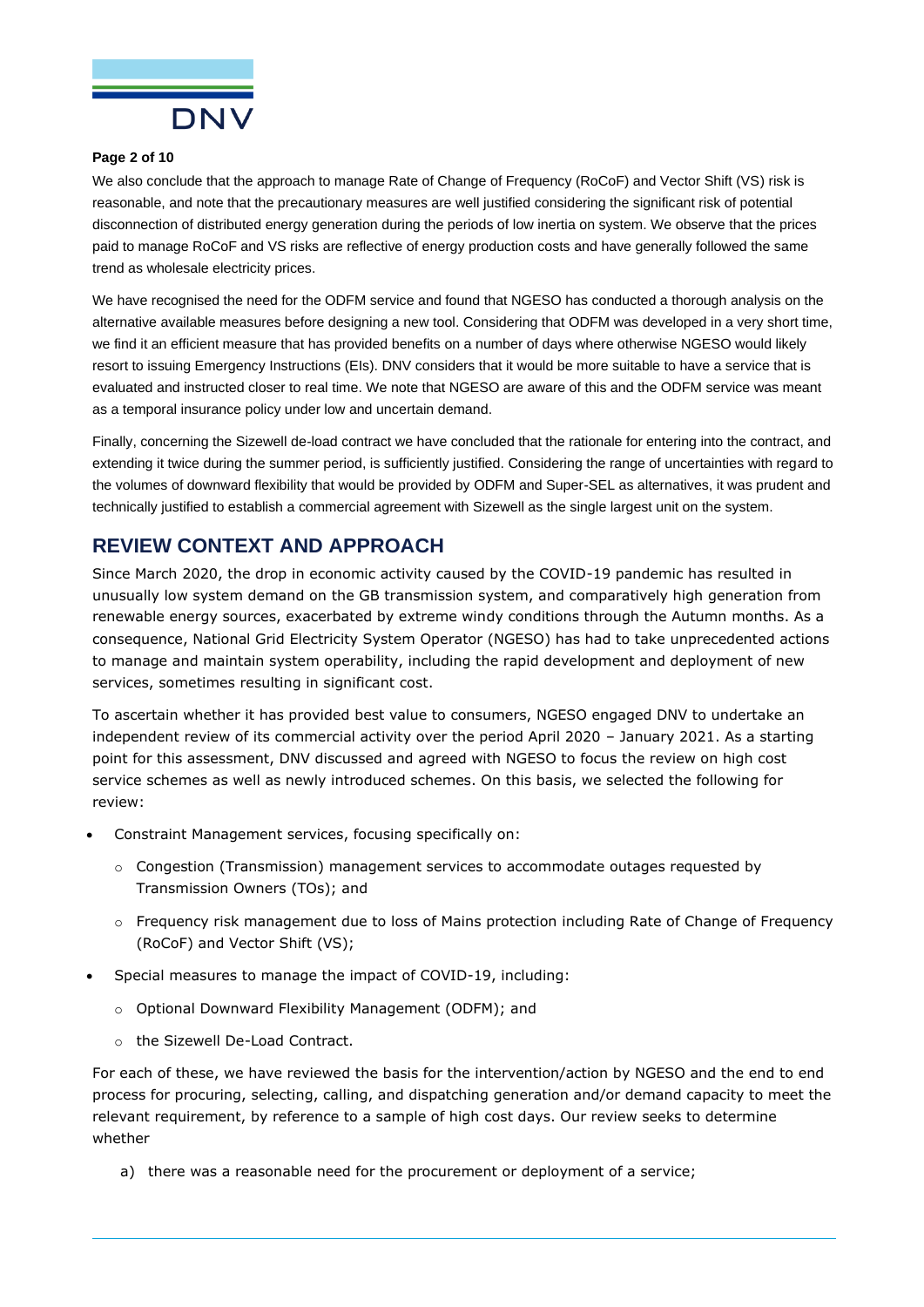

### **Page 3 of 10**

- b) the process followed to procure and/or deploy a service is technically and economically sound;
- c) any reasonable alternative solutions were available at the time; and
- d) in the future, any possible refinements or improvements to relevant processes could be sought, or alternative solutions could be considered or developed.

This document summarises the outcome of the assessment and is an accompanying memo to the main report "*Operational Review"* of 26 April 2021, which provides our full underlying analysis.

# **KEY REVIEW FINDINGS**

# CONSTRAINT MANAGEMENT

NGESO must ensure the security of the system which entails keeping operational parameters of the transmission system within prescribed limits according to SQSS<sup>1</sup> (Security and Quality of Supply Standard) requirements. These limits can be exceeded even when the overall system is in balance. Dispatch of generation and/or load driven by the market may not be technically feasible. Asset limitations (e.g. voltage and current levels) may form a constraint in regions where high power transfers occur. This can be further complicated when TOs request an outage in order to conduct essential maintenance or to replace or upgrade certain equipment, which effectively reduces available transmission capacity.

In order to manage these constraints NGESO may instruct generators and demand to turn up/down their production/consumption for a certain period, so that the overall balance of the system is preserved but corresponding power flows in the network are altered to stay within the limits.

NGESO divides constraints into three groups (1) Transmission / Thermal; (2) Voltage; and (3) RoCoF / Stability. The following figure presents overall Constraint Management costs for the period from April 2020 to January 2021, divided into two methods of procuring the service – Balancing Mechanism (BM) and Trade. The figure illustrates the increase in spend from 2019 to 2020, particularly for Transmission and RoCoF, which DNV has investigated as part of this assessment.



1 <https://www.nationalgrideso.com/industry-information/codes/security-and-quality-supply-standards>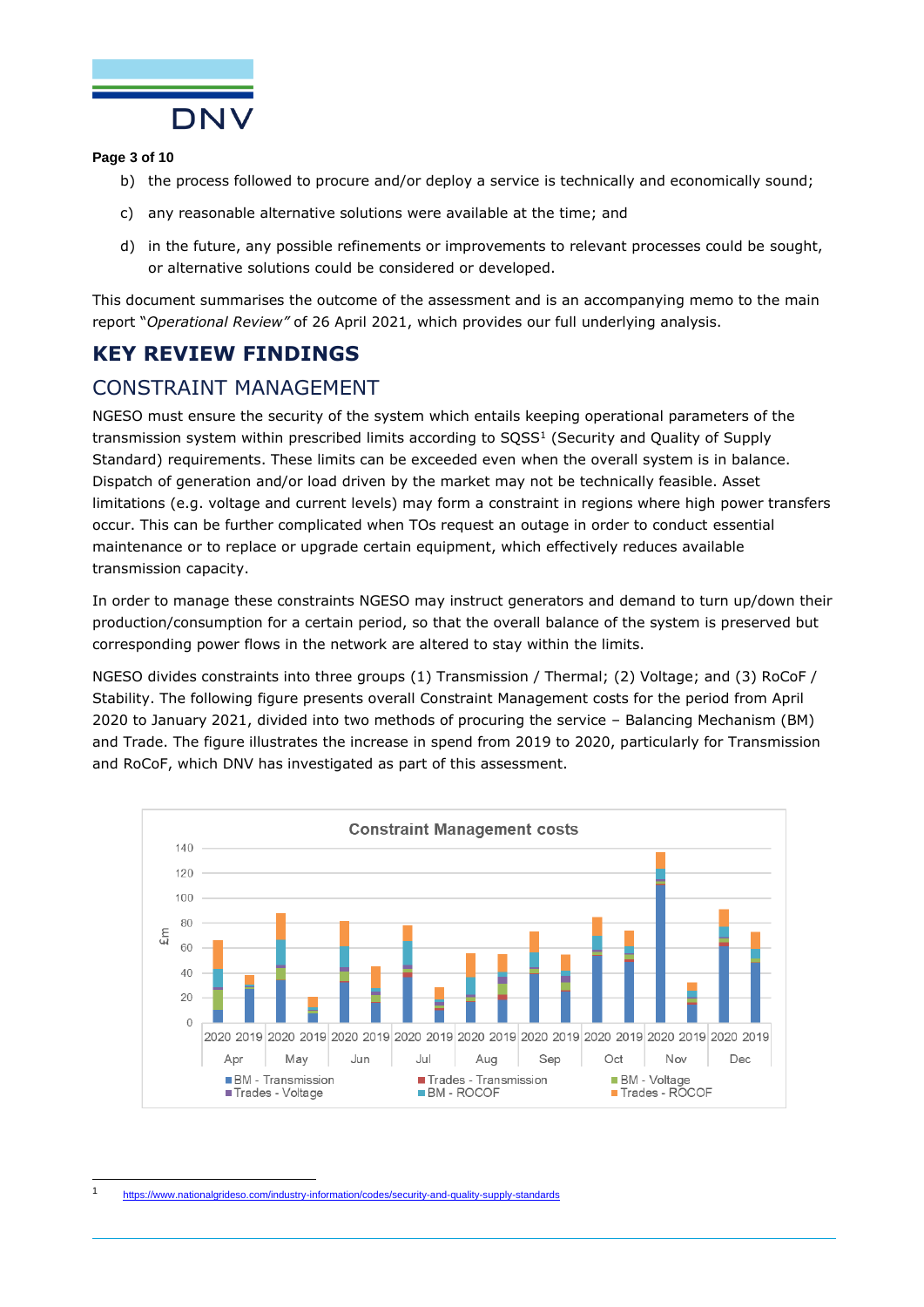

## **Page 4 of 10** *TRANSMISSION CONSTRAINT MANAGEMENT*

Below are the findings and our assessment from our review of constraint management actions undertaken by NGESO, by reference to the days we have investigated, reflecting on the operational background and geographic and weather-related factors, as well as NGESO's current service procurement mechanisms.

### **Background**

- Throughout the period of the COVID-19 pandemic in 2020 (April 2020 January 2021) NGESO incurred constraint management costs that are significantly higher than usual. The highest proportion of costs is attributed to Transmission management (54%). RoCoF and Voltage management accounted for 37% and 9%, respectively.
- The primary system drivers for these increased costs are low demand levels, a high penetration of non-synchronous generation (especially wind), and structural congestions in the transmission system. The interplay between these factors is complex and varies from day to day, and we consider it is this complexity and variability that leads to high system management costs, rather than a single factor throughout the entire period.
- On days with high wind output and reduced demand levels, NGESO has needed to actively intervene in the system management to ensure a secure operation of the transmission system. The reason is that on such days:
	- $\circ$  The network may not be physically capable to carry the power transfer from generation to demand centres,
	- $\circ$  The inertia level in the system becomes too low, raising the risk of unacceptable frequency conditions due to the increased risk of loss of mains protection settings being triggered and disconnecting distributed energy resources (DERs).
- Furthermore, the presence of planned and/or unexpected outages can exacerbate the system's capability to transfer power from supply to demand, resulting in higher constraint management costs.

### **Geographic and weather factors**

- Load centres are concentrated in the south of GB (England and Wales), whilst wind generation is predominantly located in the north (Scotland). On windy days, a majority of conventional units spread across GB will not self-dispatch as a result of market clearing. Since conventional synchronously connected units are not dispatched, NGESO has less flexibility in the number and diversity of service providers that it can engage to manage the system. Often the solution is to curtail wind generation, at a high cost to NGESO.
- The vast majority of transmission management costs can be geographically attributed to outages in Northern England and Scotland. Here, system boundaries are approaching thermal capability limits, while further wind growth in the region is planned. We find this to be in line with the expectations that NGESO develops under the NOA process.

#### **Procurement mechanisms**

Most transmission constraint management costs ( $\sim$ 97%) are incurred through the BM, with Trades only constituting  $\sim$ 3%. The main reason is that the BM allows NGESO to reach to a larger amount of market participants close to real time. This is an important factor in transmission management which requires ramping up/down a large number of assets within a certain region – it is technically not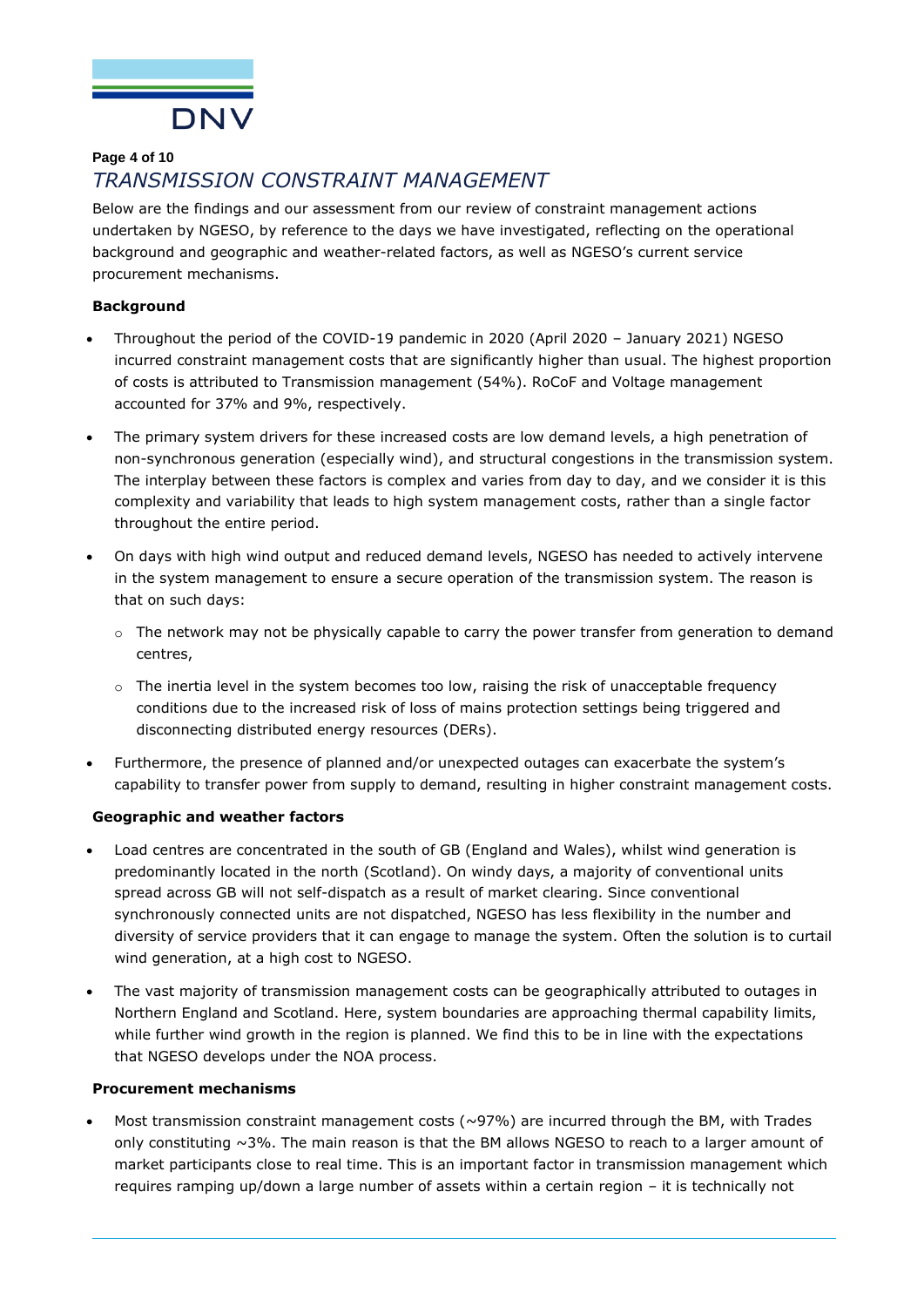

#### **Page 5 of 10**

feasible to instruct these assets through trading. We consider that the difference in accrued costs is reflective of a fundamental distinction between two mechanisms serving different needs.

- Considering the market structure and variety of service providers, we have not found any indication of market distortions or anticompetitive pricing, noting that the BM is competitive and facilitates most of the services procured (in terms of total volume and costs).
- The average costs per MWh of service procured are in line with average wholesale market prices and followed a similar trend. Nevertheless, we observe higher costs per volume in periods of the year characterised by a large share of wind energy in the generation mix. This trend is even more pronounced in areas with structural transmission constraints, such as Northern England and Scotland.

#### **Findings from our assessment**

- DNV considers that the short-term actions that NGESO undertook to manage the system are reasonable, given the operational conditions and availability of constraint management tools. On days of atypically high expenditure, we consider NGESO has taken efficient actions that ensured system security in congested areas.
- For the medium term, DNV recommends that NGESO continues to consider how outage planning (due to maintenance or new asset connection needs) in Northern England and Scottish regions takes into account long-term or probabilistic (based on historic data) wind forecasts. Whenever possible within the need for TOs to deliver certain reinforcements in a given timeframe, and in cooperation with those TOs, NGESO should seek to steer planned outages in that region to be allocated to less windy periods of the year.
- In the long-term, however, we consider these actions are not likely to be sufficient and will continue yielding high system management costs. Further measures are required to keep system management costs to a minimum, and should aim at securing the system under a low inertia level with high concentration of generation and demand in geographically distant regions:
	- $\circ$  In particular, reinforcement on the Northern England and Scottish boundaries is needed to reduce extreme constraint management costs across SSHARN3 (B7a) and SSEN-S (B2). We understand that NGESO interacts with TOs under the Network Options Assessment (NOA) programme aimed at the identification of the optimal system reinforcement projects.
	- $\circ$  Coordinated planning of offshore connections in a way that supports the need of the onshore system. This is particularly relevant for large offshore windfarms being developed in the North. In 2020, DNV supported NGESO with its Offshore Coordination study identifying that a coordinated approach to offshore grid design could bring operational benefits to onshore grid management. NGESO should continue their exploration in this direction and keep articulating the potential benefits among the relevant stakeholders.<sup>2</sup>
	- $\circ$  Other potential solutions to be explored with industry and ESO, through the Constraint Management Pathfinders (e.g. large-scale energy storage, such as inverse pump accumulation systems and/or conversion from surplus of electricity to hydrogen).
- We note that NGESO published a new 5-point plan in March 2021<sup>3</sup> to manage transmission constraints and associated costs going forward, covering a number of the suggestions above.

 $\overline{2}$ <https://www.nationalgrideso.com/future-energy/projects/offshore-coordination-project>

<sup>3</sup> [Our 5-point plan to manage constraints on the system | National Grid ESO](https://www.nationalgrideso.com/news/our-5-point-plan-manage-constraints-system)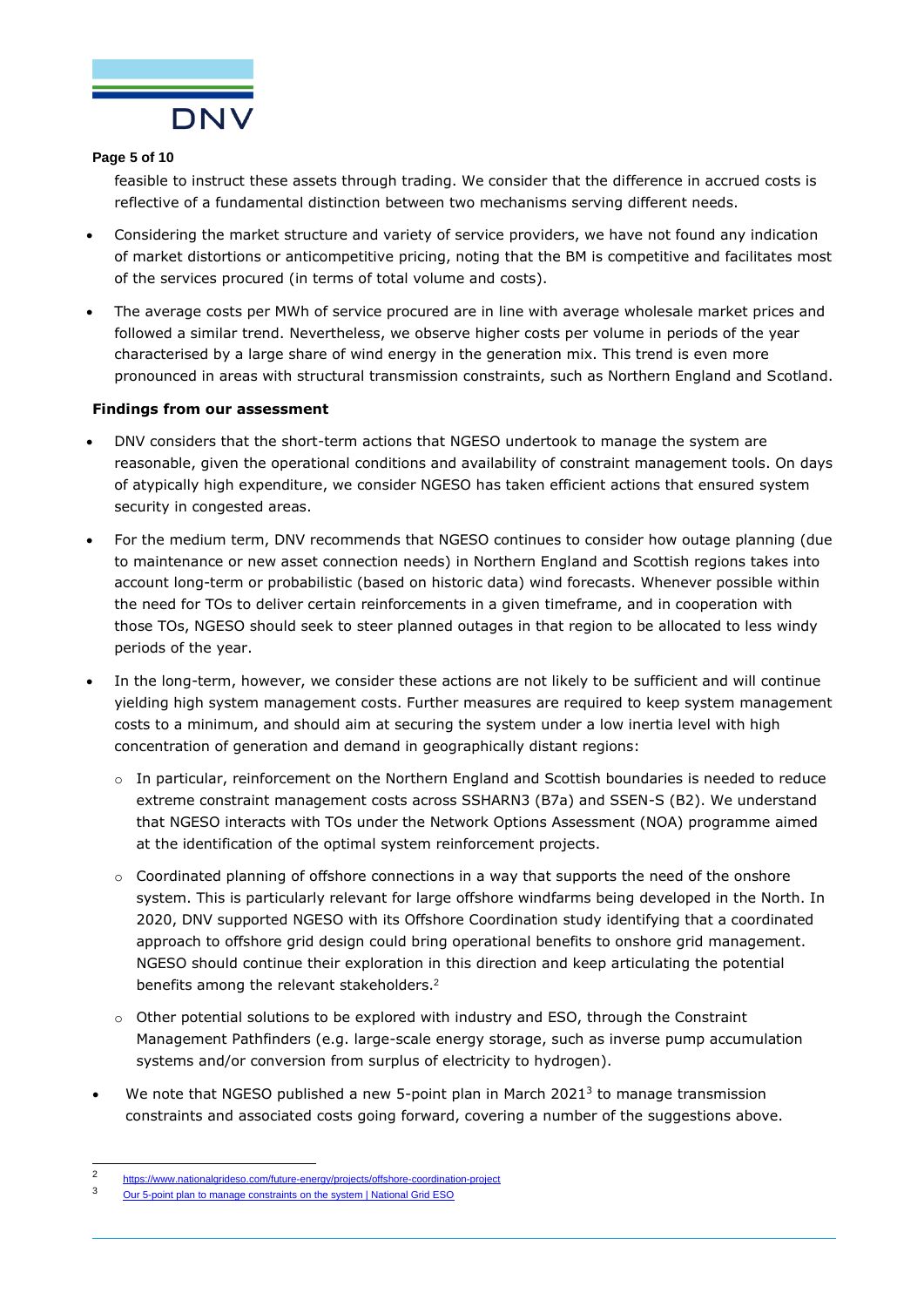

# **Page 6 of 10** *FREQUENCY RISK MANAGEMENT*

This section sets out the findings of the cost assessment and process assessment, respectively, in relation to RoCoF.

## **Cost Assessment**

Annual expenses for managing RoCoF in 2020 amounted to double the expenditure for 2019. In particular, BM costs increased significantly by around 253% from £35.4m in 2019 to £124.9m in 2020. Trade costs showed an increase of 49% from £103.9m in 2019 to £154.4m in 2020.

- This large increase in RoCoF management costs is mainly triggered by unusually low power demand (due to COVID-19) in combination with windy days, which resulted in low inertia and insufficient synchronous generators on the grid to cope with the potential loss of a large unit. In addition, spring 2020 was one of the warmest on record, which further lowered demand. Consequently, additional synchronous power units had to be mobilized in the BM to provide sufficient inertia on the grid.
- Certain actions, such as adding synchronous generation, cannot be done efficiently via the Trade mechanism and NGESO therefore uses the BM to competitively acquire the necessary actions to increase system inertia. Focusing on the high costs of RoCoF management, we observed that most expenditure growth is related to BM actions, which reflects that BM actions come at a higher cost per volume than Trade interventions.
- Overall, the prices of the RoCoF service (cost/volume procured) have followed the evolution of wholesale electricity prices through the pandemic period. Total RoCoF costs also displayed some seasonality triggered by the overall lower demand and consequential lower inertia during summer, in combination with an additional decline in demand due to COVID-19 and a high influx of nonsynchronous wind power. Taken together, these developments make power system equipment more prone to reacting inadequately in the case of a potential RoCoF event and thus we consider it logical that more actions were required to manage RoCoF.
- On the supply side, 74.6% of the total costs incurred for RoCoF services can be attributed to three power stations (Humber Refinery, Saltend and South Humber bank). NGESO is forced to take targeted actions on these units to reduce the N-1 risk, which is the primary action used to manage RoCoF and cannot be substituted by actions involving other units. Based on the specific characteristics some power stations are more often accessed via Trade (Humber Refinery) and others via BM (South Humber bank).
- Providing inertia via synchronous generators was common on high cost days, whereby almost half of the annual expenditure of adding synchronous generation was incurred during the 10 highest cost days. The combination of low load and high wind generation resulted in insufficient inertia on the system and, therefore, adding synchronous units was the only option available to NGESO. Nevertheless, on an annual basis the cost for mobilizing synchronous generators to increase inertia only represented 8% of the total RoCoF management costs.
- The adoption of generator units which updated their control systems as a result of the Accelerated Loss of Mains Change Programme (ALoMCP) is expected to reduce overall RoCoF management costs in the future. According to the NGESO team, the effects of the ALoMCP, although already visible in 2020, are expected to have the first significant impact this summer (2021) due to many solar PV based DERs being updated to the new relay standards. As a result, we consider that the risk of a RoCoF event triggered by obsolete G59 relays will be significantly decreased as more units adopt the ALoMCP program.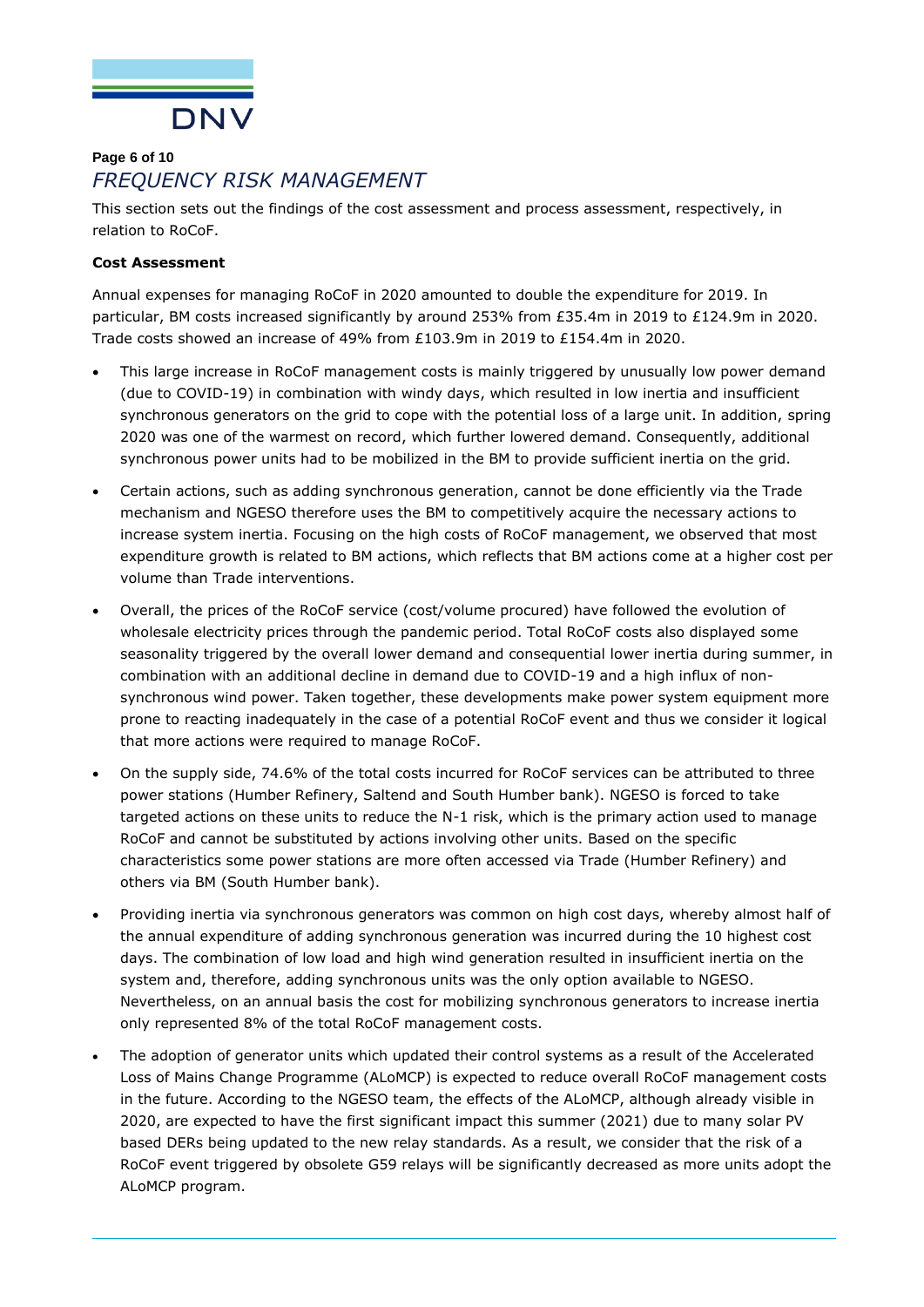

### **Page 7 of 10 Process Assessment**

Our main findings regarding the approaches NGESO follows to manage RoCoF risk and/or take necessary action are as follows:

- We understand NGESO is introducing a new "Frequency Risk and Control Report", with a probabilistic approach instead of the current deterministic approach around RoCoF risks. This takes into account both the likelihood of such an event, as well as the costs to secure the event. With this risk based, probabilistic approach, NGESO expects that large units such as Humber Refinery, Humber Bank and Saltend will not be ramped down to reduce the size of the largest trip size. This change is formalized in modification SQSS GSR027. We concur with this change in approach, since it can be expected to reduce overall RoCoF management costs in the future (in addition to anticipated cost reductions delivered through the ALoMCP).
- A large share of the yearly costs for RoCoF relate to the Humber Refinery, Humber Bank and Saltend power stations, all of which had to be de-loaded on a near-daily basis. Based on the guidelines and documentation provided by NGESO, we understand that under the prevalent operational circumstances this was a "must" (reducing the size of the largest plant), reflecting SQSS and NGESO licence requirements.

DNV considers that the actions taken by NGESO were necessary to remain within the RoCoF trigger limit, as well as to ensure there would be sufficient inertia on the system. Our overall view on RoCoF is that NGESO follows a sound process and can reasonably be said to act efficiently and effectively in managing RoCoF risk.

We observe that RoCoF costs, as part of NGESO's total costs for system operation, are high. The general trend towards more generation without inertia will continue. Therefore, we recommend NGESO to continue to actively pursue the development of other cost-effective means to handle the issue – and we observe this is being directly addressed with the FRCR and launch of Dynamic Containment as well as further exploration through the NOA Stability Pathfinder initiative.<sup>4</sup>

# SPECIAL MEASURES TO MANAGE THE IMPACT OF COVID-19

In the spring of 2020, during the first COVID-19 lockdown, load on the transmission system was extremely low and almost exclusively being met by inflexible nuclear and renewable generation. NGESO anticipated low demand would persist during the summer period, alongside an increasing need for actions to manage inertia and other operability issues (related to stability, voltage, thermal, restoration and frequency). However, the ongoing dominance of large, inflexible generation would mean that NGESO's usual toolkit of commercial services would be severely diminished or ineffective, increasing the potential need for (costly) Emergency Instructions (EIs) to generators.

To tackle this challenge, NGESO sought to acquire additional downward flexibility. For that, NGESO investigated the implementation of different services that could serve the purpose on a short time frame<sup>5</sup>:

- Demand turn up (DTU);
- Super SEL contracts;
- Nuclear de-load contracts;

<sup>4</sup> <https://www.nationalgrideso.com/future-of-energy/projects/pathfinders/stability>

<sup>5</sup> RAPID Decision paper Downward Flexibility Management for Summer 2020, NGESO, April 17<sup>th</sup>, 2020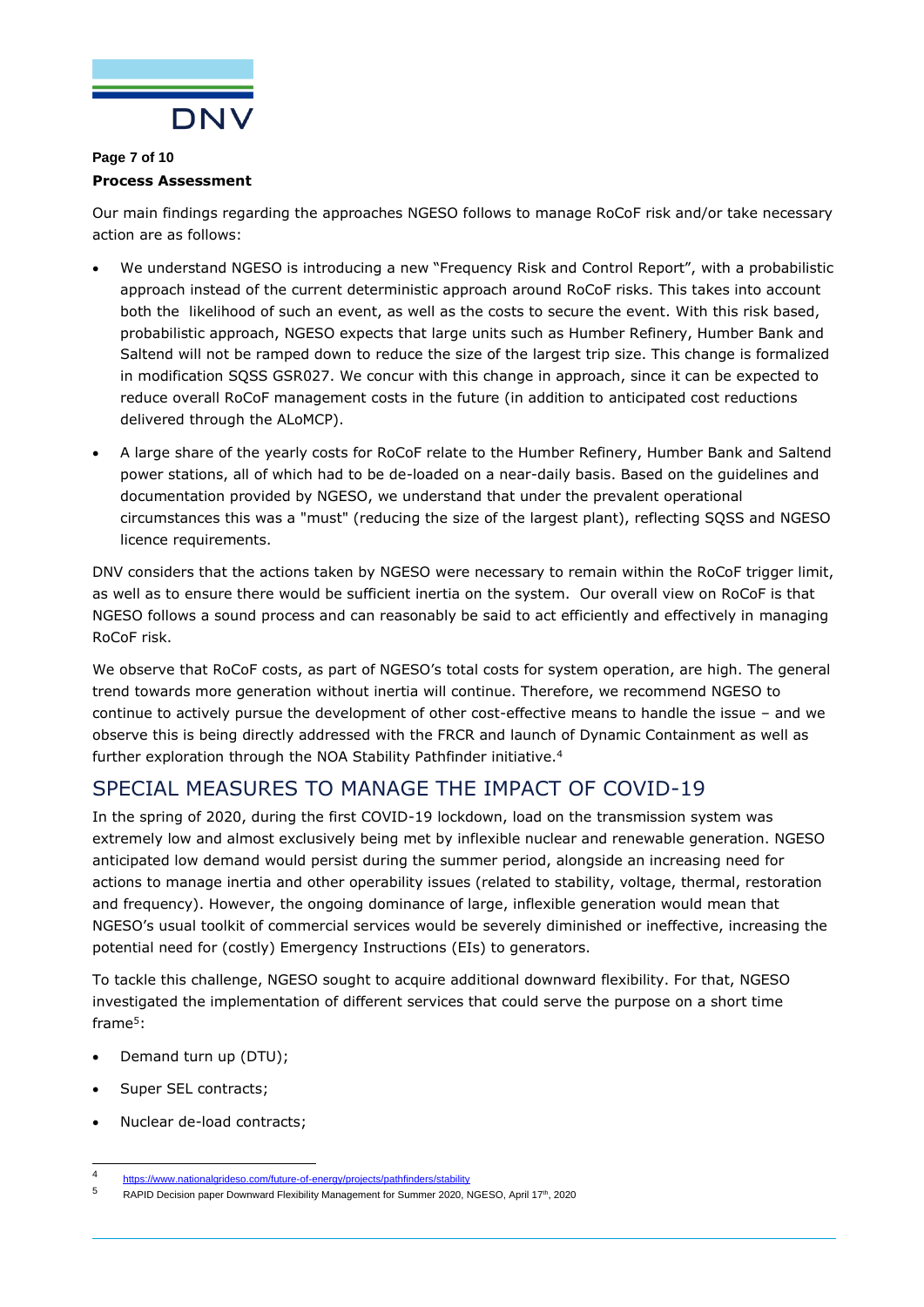

## **Page 8 of 10**

- Instruct wind farms to operate as demand;
- Day ahead manual downward flexibility service;
- Accessing existing DNO flexibility markets;
- Within day flexibility service for non-BM providers via PAS (platform for ancillary services); and
- Sign up more Schedule 7a Wind Trades.

NGESO decided to proceed and progress with the services: Super SEL contracts, Nuclear de-load contracts, Day ahead manual downward flexibility service, and Access to DNO flexibility markets. The rejected services required longer implementation timescales than were available, provided access to assets accessible via other accepted services, or implied a risk to undermining other services. The possibility of not implementing a new service and continue with the already available options was rejected as it implied the use of EIs which goes against NGESO policy.

In the following sections we analyse two of the implemented services, Optional Downward Flexibility Management (ODFM) Service, and the de-load contract with Sizewell nuclear power station.

# *ODFM*

## **Motivation for the service**

- ODFM was implemented to ensure sufficient downward flexibility, i.e. having the ability to decrease production or increase demand to manage the uncertainty in what the actual imbalance will be. As investigated in the Summer Operability Review<sup>6</sup>, National Grid ESO performed studies of the system under stress to look at the impact of a worst-case scenario in order to be prepared for the challenging summer low load situation.
- ODFM service can also have other positive effects in terms of system security on the days of activation. The reduction of the production from small scale renewable generators, or increase in demand, resulting from the ODFM instructions, is replaced with units that can provide negative reserve and are accessible via the BM.
- Prior to proceeding with the ODFM service, NGESO looked into other potential alternatives like accessing existing DNO flexibility markets, instruct windfarms to demand, and Nuclear de-load contracts. We find that NGESO carried out a reasonable investigation to determine if there would have been other alternatives available.

### **Operational conditions that induced the ODFM instruction**

ODFM was activated on days with forecasted low demand and high renewable generation. Due to the assumed energy mix, and depending on different requirements, the available negative reserve options were not sufficient to meet the imbalance, in addition to the negative reserve requirements for the specific time. In light of the lack of alternatives, and the fact that NGESO only activates ODFM if they see no other option to feel confident that EIs can be avoided, we consider the activation to be reasonable.

### **Decision process & service configuration**

• Before the decision to activate ODFM, NGESO presented its strategy to representatives from different relevant groups within the company. The decision was also taken in steps with refined forecasts which would reduce uncertainty, and thus risk of overspending, as much as possible.

 $6$  Report - Summer Operability Review, DNV for NGESO, August 11<sup>th</sup>, 2020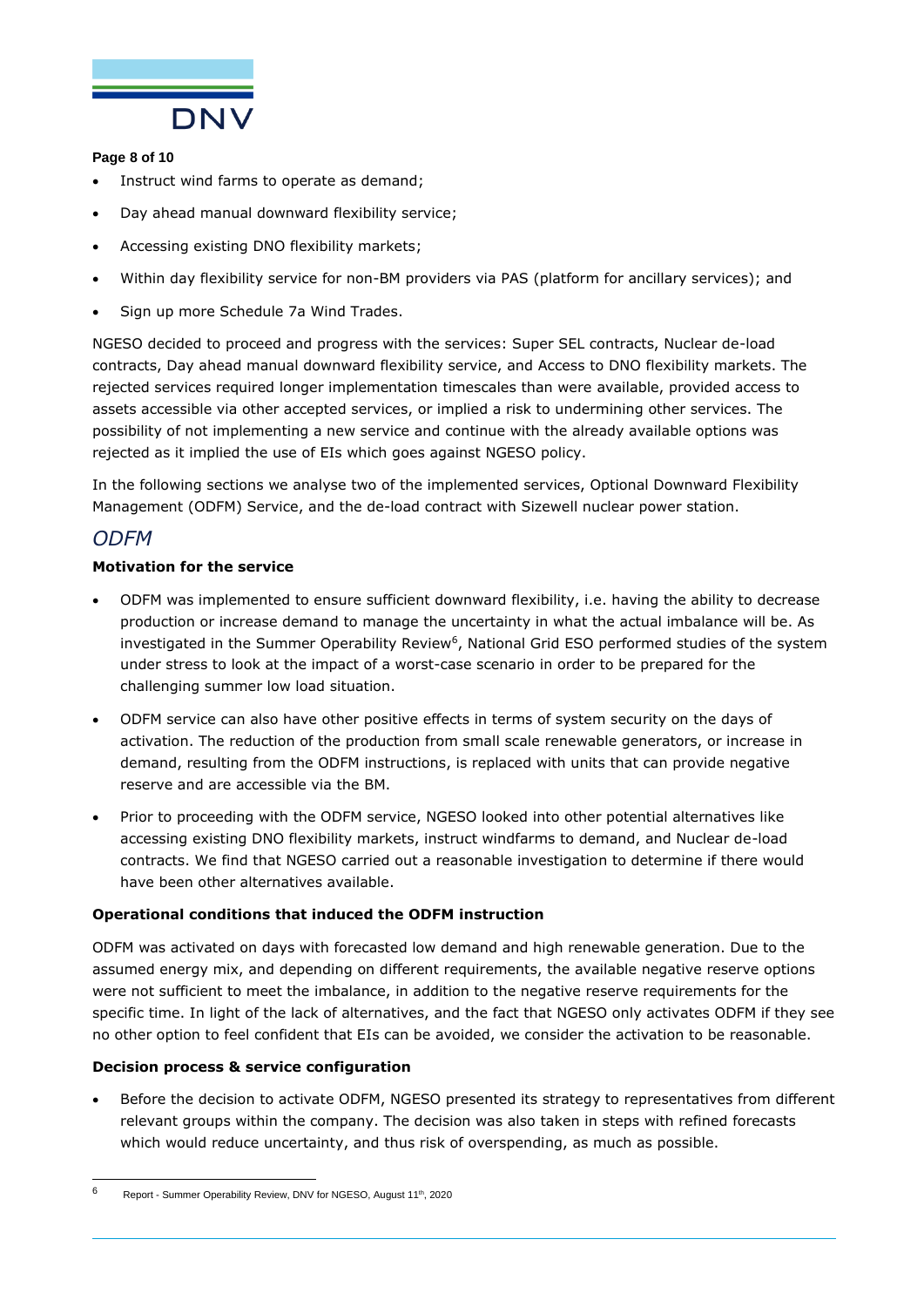

#### **Page 9 of 10**

- As per its published assessment principles, $<sup>7</sup>$  NGESO calculates an effective price based on its</sup> estimates of load factors and ranks bids based on their effective price. We consider this method to be reasonable. The use of a day-ahead service entails certain levels of uncertainty induced by the accuracy of the forecast data and assumptions used for the decision of ODFM instruction, i.e. if the ODFM need is reduced due to higher demand or high availability of BM actions on real time, the contracted ODFM volume cannot be changed. The extent to which BM products could be more economic than ODFM cannot be directly compared and determined, as the payments for the two products have different bases and the forecast of BM costs lacks accuracy for events like COVID-19.
- It would be more suitable to have a service that is evaluated and instructed closer to real time. From the information provided by NGESO, we observe that they are aware of this and the ODFM service was meant as a temporary measure. NGESO expressed the idea that a product like ODFM, with availability in the same timescale as the BM actions, would be a more suitable configuration. NGESO is conducting a consultation to design an enduring service to provide negative reserves. This work is performed within the Reserve Reform and is testament to NGESO's desire to create a long-term solution.
- NGESO have advised that as ODFM was introduced and utilised, more information and data was readily and robustly available, to inform subsequent instruction decisions. This facilitates future review processes, as well as providing a more detailed view on the conditions that can result in a need for a service like ODFM.

#### **Negative reserve margin requirement**

- Regarding the margins chosen to facilitate downward flexibility, we consider that this reflects willingness to pay versus the risk of a material system failure. Given the fact that there was a lot of uncertainty related to the unprecedented lock-down situation and an energy mix, it is understandable that extra margins were added.
- We consider it sound that NGESO has performed internal retrospective analysis to evaluate whether the extra margin added for the negative reserve (the negative contingency) was necessary. Looking forward to the potential use of ODFM during the Summer 2021, a study including a more complete dataset for demand (lack of data was a known weakness for the 2020-analysis) was performed. Based on this study it was suggested that whilst 1 GW is still reasonable at a decision time about 48 hours ahead, the ESO internal Energy Steering Group may wish to consider reducing the negative contingency to 500 MW for a decision about 24 hours ahead of the actual activation of the negative reserve.
- We understood that as time went on, NGESO gained more confidence in how it would tackle the uncertainty, and which assumptions were reasonable regarding e.g. the availability of other negative reserve alternatives and thus, improved the process before decision. We find the process of improvement with experience to be commendable.

#### **Overview**

Given the time frames for finding a solution that could provide the capacity needed, we have not found any unduly high costs. We do, however, support NGESO's decision to continue improving the service towards an availability in the same timescale as BM actions and with similar commercial conditions. We

<sup>7</sup> ODFM Interactive Guidance Documents - https://data.nationalgrideso.com/backend/dataset/812f2195-4e96-4bfd-8bf0-06c3d0126c57/resource/890c4ac5-5513- 4513-a7be-553ecc902ccf/download/odfm-interactive-guidance-version-1.1.pdf